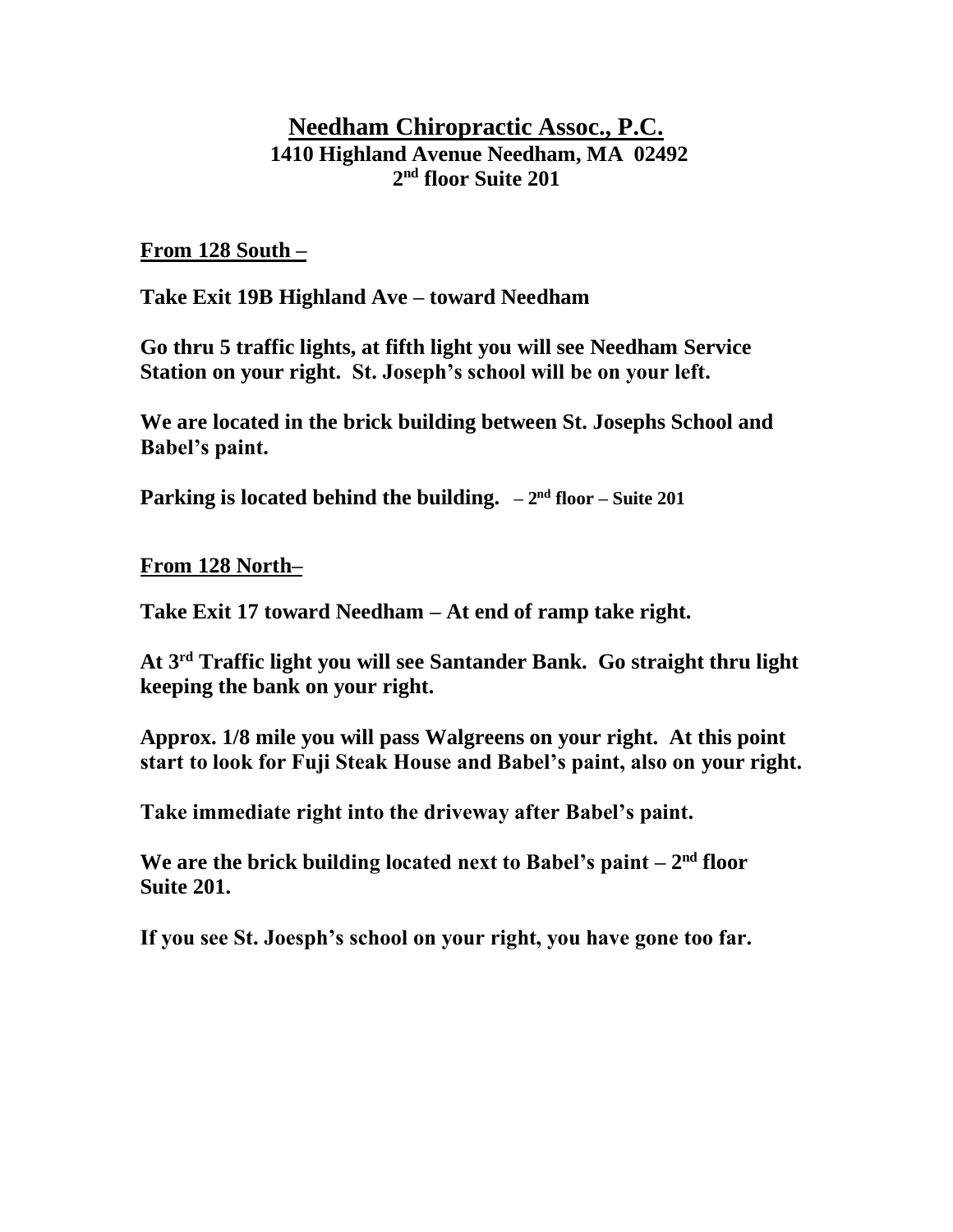## **WE'D LIKE TO GET TO KNOW YOU BETTER!**

| Single: Married Divorced Widowed Separated                                                                                                                                            |  |  |  |  |
|---------------------------------------------------------------------------------------------------------------------------------------------------------------------------------------|--|--|--|--|
|                                                                                                                                                                                       |  |  |  |  |
|                                                                                                                                                                                       |  |  |  |  |
|                                                                                                                                                                                       |  |  |  |  |
|                                                                                                                                                                                       |  |  |  |  |
|                                                                                                                                                                                       |  |  |  |  |
| When Where Where Where <b>Where</b> Where <b>Where Where When Where When When When When When When When When When When When When When When When When When When When When When When</b> |  |  |  |  |

#### **PRIVACY NOTICE ACKNOWLEDGEMENT:**

We are very concerned with protecting your privacy, especially in matters that concern your personal health information. In accordance with the Health Insurance Portability and Accountability Act of 1996 (HIPAA) we are required to supply you with a copy of our privacy policies and procedures. We encourage you to read this document carefully for it outlines the use and limitations of the disclosure of your health information and your rights as a patient. If you ever have any questions or concerns regarding the use or dissemination of your personal health information, we would be happy to address them.

#### **I waive my right to privacy regarding the daily sign-in sheet for purposes of proof of attendance.**

I acknowledge that I have been offered a copy of NEEDHAM CHIROPRACTIC ASSOCIATES' "Notice of Privacy Practices for Protected Health Information".

| Patient Signature                        | Date                               |  |
|------------------------------------------|------------------------------------|--|
| <b>Personal Representative Signature</b> | Authorized Provider Rep. Signature |  |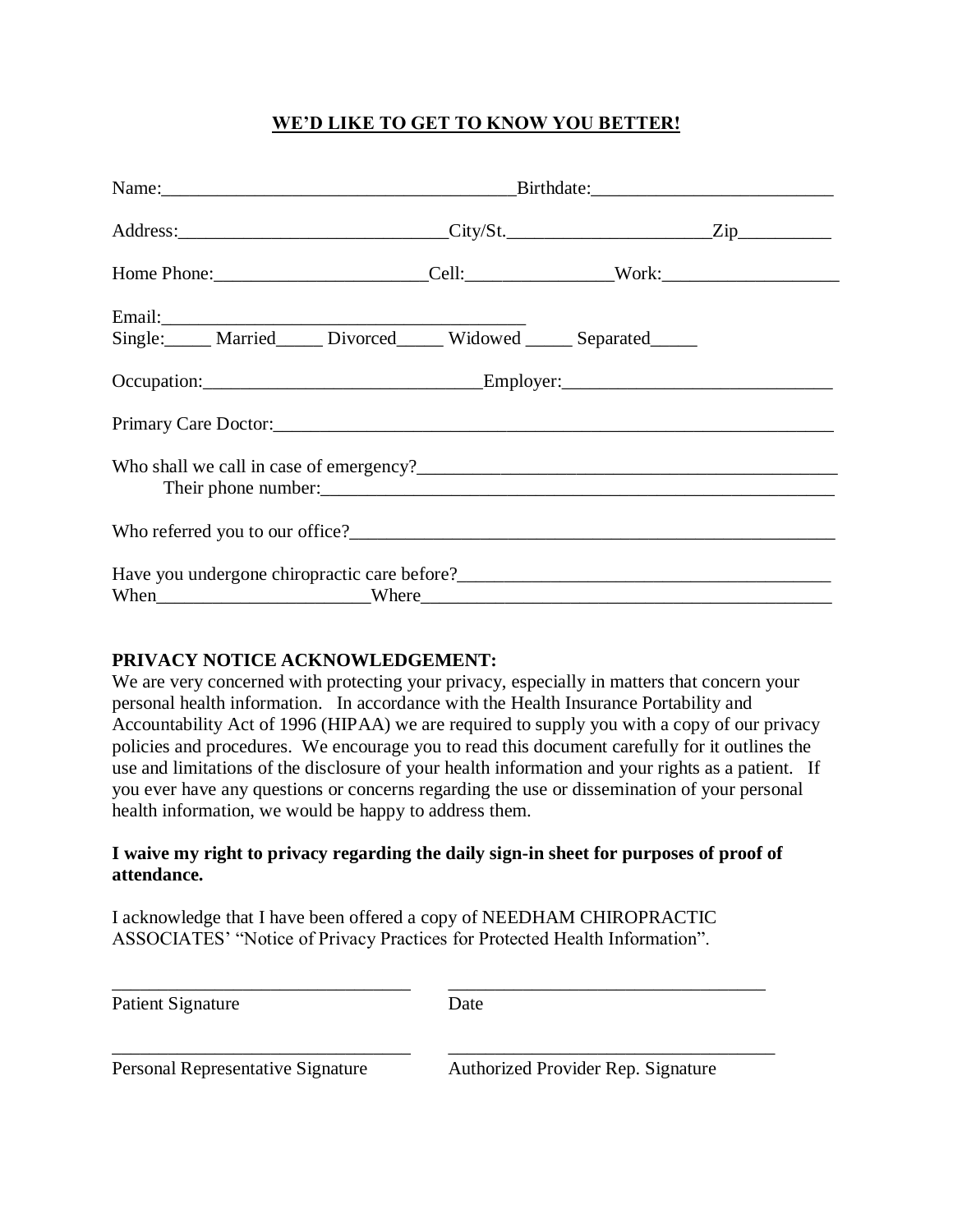## **HEALTH HISTORY**

| coughing<br>having a bowel movement |  |
|-------------------------------------|--|
|                                     |  |
|                                     |  |
|                                     |  |
|                                     |  |
|                                     |  |
|                                     |  |
| $other - please specify:$           |  |
|                                     |  |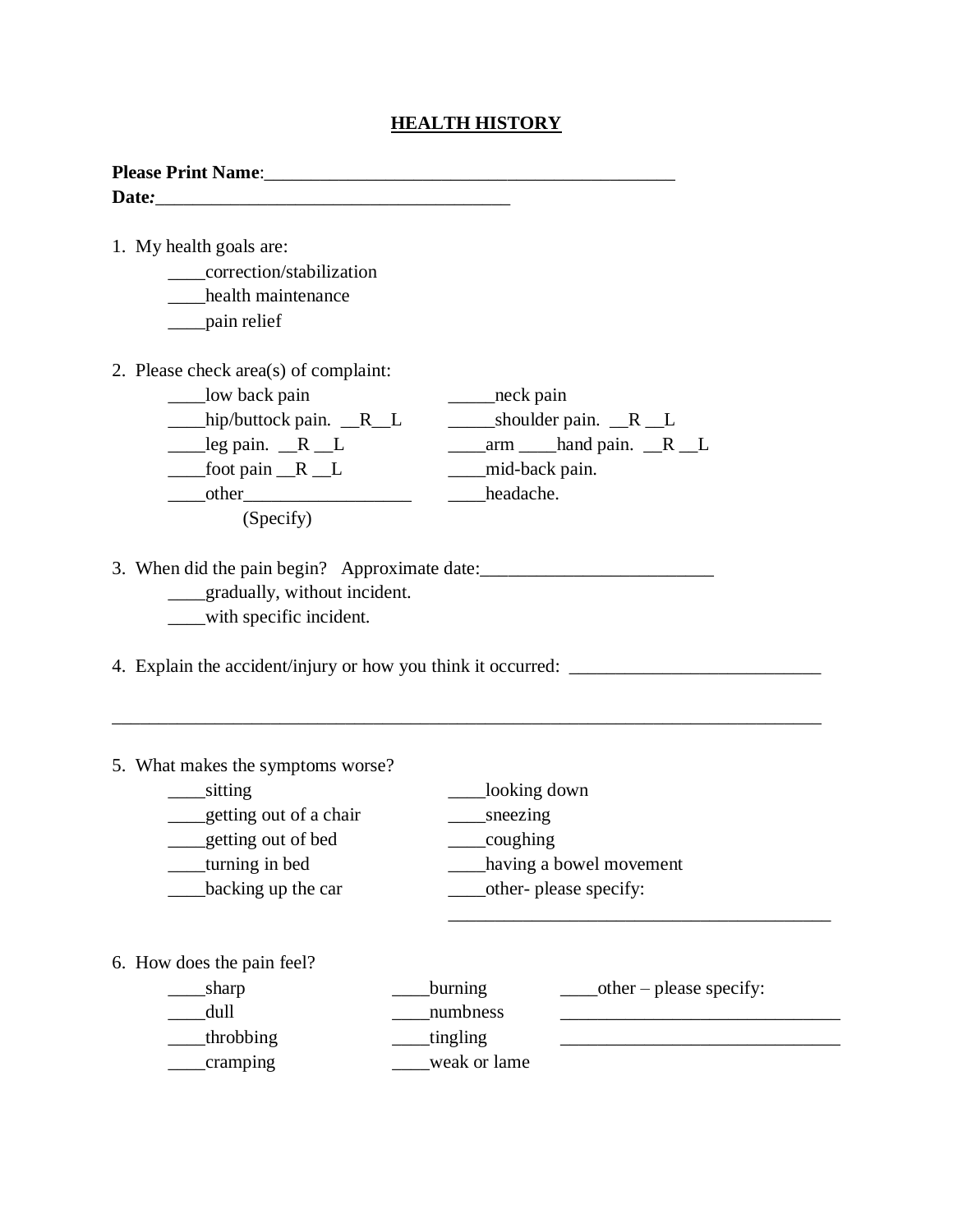7. Does the pain or symptom travel from one site to another?

| - |  |
|---|--|
|   |  |

8. How much does it hurt? **0 1 2 3 4 5 6 7 8 9 10** (0=no pain 10=severe and incapacitating pain)

\_\_\_\_\_\_\_\_\_\_\_\_\_\_\_\_\_\_\_\_\_\_\_\_\_\_\_\_\_\_\_\_\_\_\_\_\_\_\_\_\_\_\_\_\_\_\_\_\_\_\_\_\_\_\_\_\_\_\_\_\_\_\_\_\_\_\_\_\_\_\_\_\_\_\_\_\_

\_\_\_\_\_\_\_\_\_\_\_\_\_\_\_\_\_\_\_\_\_\_\_\_\_\_\_\_\_\_\_\_\_\_\_\_\_\_\_\_\_\_\_\_\_\_\_\_\_\_\_\_\_\_\_\_\_\_\_\_\_\_\_\_\_\_\_\_\_\_\_\_\_\_\_\_\_\_

9. Does your pain change with activity? \_\_\_\_No\_\_\_\_Yes Explain:\_\_\_\_\_\_\_\_\_\_\_\_\_\_\_\_\_\_\_\_\_\_\_\_\_\_\_\_\_\_\_\_\_\_\_\_\_\_\_\_\_\_\_\_\_\_\_\_\_\_\_\_\_\_\_\_\_\_\_\_\_\_\_\_\_\_\_\_\_\_\_

#### PLEASE CHECK THE FOLLOWING:

- 1. Have you ever had cancer? Yes No 2. Does your pain ever awaken you from a sound sleep? \_\_\_\_Yes \_\_\_\_No
- 3. Are you losing weight now, without trying? \_\_\_\_Yes \_\_\_\_No
- 4. Are you coughing up blood or noticing it in your stools or urine? \_\_\_\_\_Yes \_\_\_\_No
- 5. Have you had any loss of bladder or bowel control? Yes No
- 6. Have you lost consciousness or had double vision recently? \_\_\_Yes \_\_\_\_No
- 7. Do you have a pace maker? \_\_\_\_Yes \_\_\_\_No
- 8. Are you seeing any other doctor now for any reason? \_\_\_\_Yes \_\_\_\_No  $Specify:$
- 9. Do you have any other symptoms or health problems? \_\_\_\_Yes \_\_\_\_\_No  $Specify:$
- 10. Are you taking any medications or over the counter drugs now, (i.e. anti-coagulants)? Yes No List them:

\_\_\_\_\_\_\_\_\_\_\_\_\_\_\_\_\_\_\_\_\_\_\_\_\_\_\_\_\_\_\_\_\_\_\_\_\_\_\_\_\_\_\_\_\_\_\_\_\_\_\_\_\_\_\_\_\_\_\_\_\_\_\_\_\_\_\_\_\_\_\_\_\_\_\_\_\_ \_\_\_\_\_\_\_\_\_\_\_\_\_\_\_\_\_\_\_\_\_\_\_\_\_\_\_\_\_\_\_\_\_\_\_\_\_\_\_\_\_\_\_\_\_\_\_\_\_\_\_\_\_\_\_\_\_\_\_\_\_\_\_\_\_\_\_\_\_\_\_\_\_\_\_\_\_ \_\_\_\_\_\_\_\_\_\_\_\_\_\_\_\_\_\_\_\_\_\_\_\_\_\_\_\_\_\_\_\_\_\_\_\_\_\_\_\_\_\_\_\_\_\_\_\_\_\_\_\_\_\_\_\_\_\_\_\_\_\_\_\_\_\_\_\_\_\_\_\_\_\_\_\_\_ \_\_\_\_\_\_\_\_\_\_\_\_\_\_\_\_\_\_\_\_\_\_\_\_\_\_\_\_\_\_\_\_\_\_\_\_\_\_\_\_\_\_\_\_\_\_\_\_\_\_\_\_\_\_\_\_\_\_\_\_\_\_\_\_\_\_\_\_\_\_\_\_\_\_\_\_\_ \_\_\_\_\_\_\_\_\_\_\_\_\_\_\_\_\_\_\_\_\_\_\_\_\_\_\_\_\_\_\_\_\_\_\_\_\_\_\_\_\_\_\_\_\_\_\_\_\_\_\_\_\_\_\_\_\_\_\_\_\_\_\_\_\_\_\_\_\_\_\_\_\_\_\_\_\_\_ \_\_\_\_\_\_\_\_\_\_\_\_\_\_\_\_\_\_\_\_\_\_\_\_\_\_\_\_\_\_\_\_\_\_\_\_\_\_\_\_\_\_\_\_\_\_\_\_\_\_\_\_\_\_\_\_\_\_\_\_\_\_\_\_\_\_\_\_\_\_\_\_\_\_\_\_\_\_

11. Do you have any food or drug allergies (i.e. shellfish)? \_\_\_\_Yes \_\_\_\_No List them:

#### PAST TREATMENT HISTORY: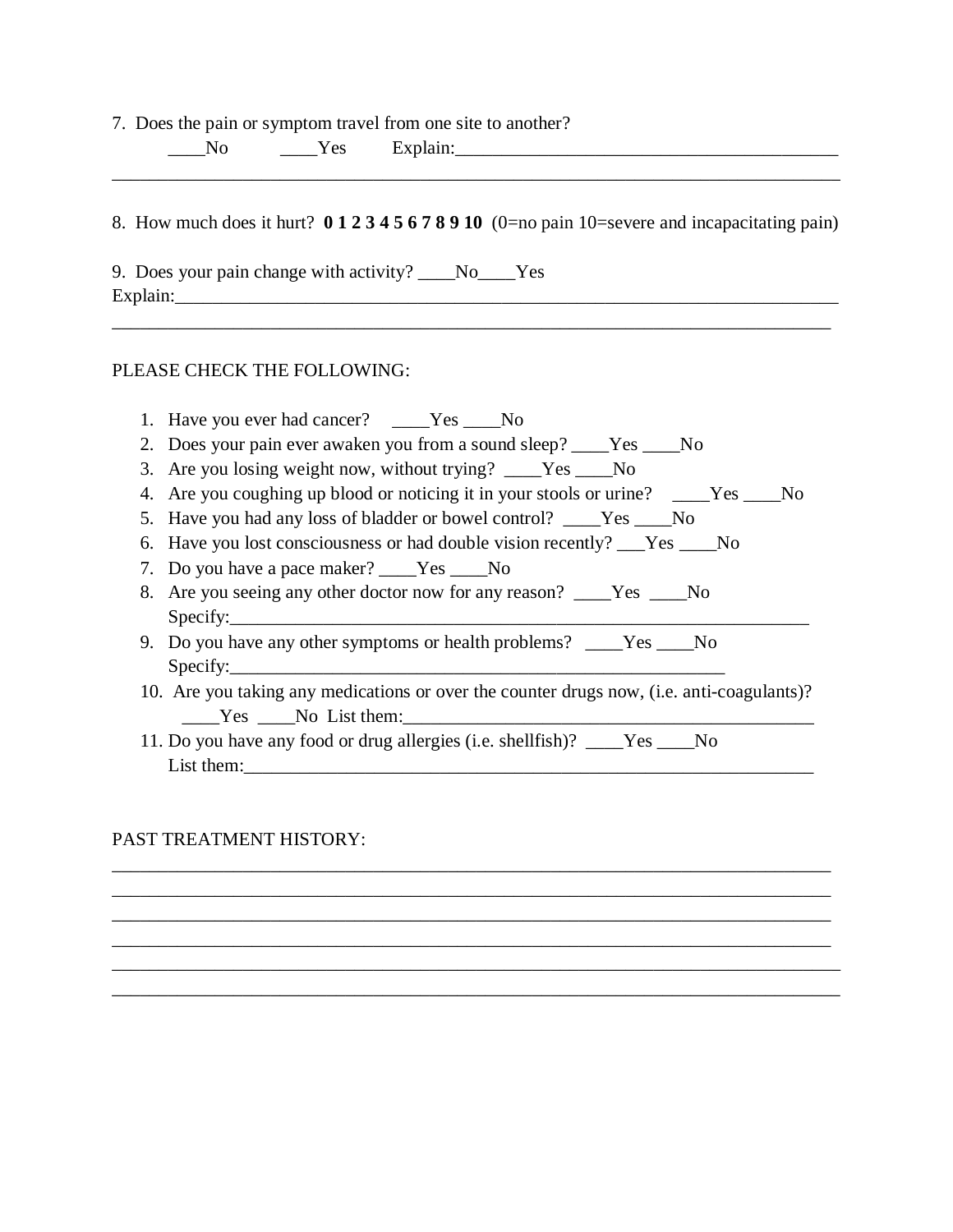# **NEEDHAM CHIROPRACTIC ASSOCIATES Patient Informed Consent**

**All health care professionals (anesthesiologists, chiropractors, dentists, medical doctors, osteopathic, pharmacists, surgeons, etc.) are regulated by laws and boards. These health care professionals are required to give you, the patient, advance notice of any risks, and/or complications. Informed consent information regarding any risks does not necessarily indicate an error in clinical judgment. No guarantee of cure or results has been made to you, the patient, in this clinic. Your care may involve the making of recommendations based upon facts known to the doctor at this time. Chiropractic care does not use drugs or surgery and does not diagnose internal and/or medical conditions.**

**You should understand the benefits of chiropractic health care, but you also need to be aware of some of the limited, inherent risks. These seldom occur; not enough to contraindicate care, but should be considered in your informed decision to receive chiropractic care.** 

**All health care procedures have some risks. With chiropractic adjustments the risk may include musculoskeletal sprain/strain, disc injuries, dislocations, fractures, neurological deficits, Horner's Syndrome, Vertebral Artery Syndrome, or stroke. The chances of these risks occurring have been estimated by experts to be approximately 1 per 400,000 treatments, to 1 per 1,000,000 treatments.** 

**Appropriate tests will be performed to identify if you may be susceptible to these risks and you will be notified in that case. If you have any questions about these issues, please do not hesitate to speak with your doctor of chiropractic.**

**I have read (or have had read to me) the above information. I wish to rely on the doctor's judgment during my course of care, based upon the facts then known. I have also had the opportunity to ask questions regarding the above information and possible consequences and risks. By signing below, I now agree to have the chiropractic care procedures recommended and performed. I have no questions and I acknowledge that no guarantee of cure has been made to me concerning results and treatment.**

| <b>Patient Name (printed)</b>                | <b>Patient Signature</b>       | Date |
|----------------------------------------------|--------------------------------|------|
| <b>Patient/Guardian Signature (if minor)</b> | <b>Staff/Witness Signature</b> | Date |